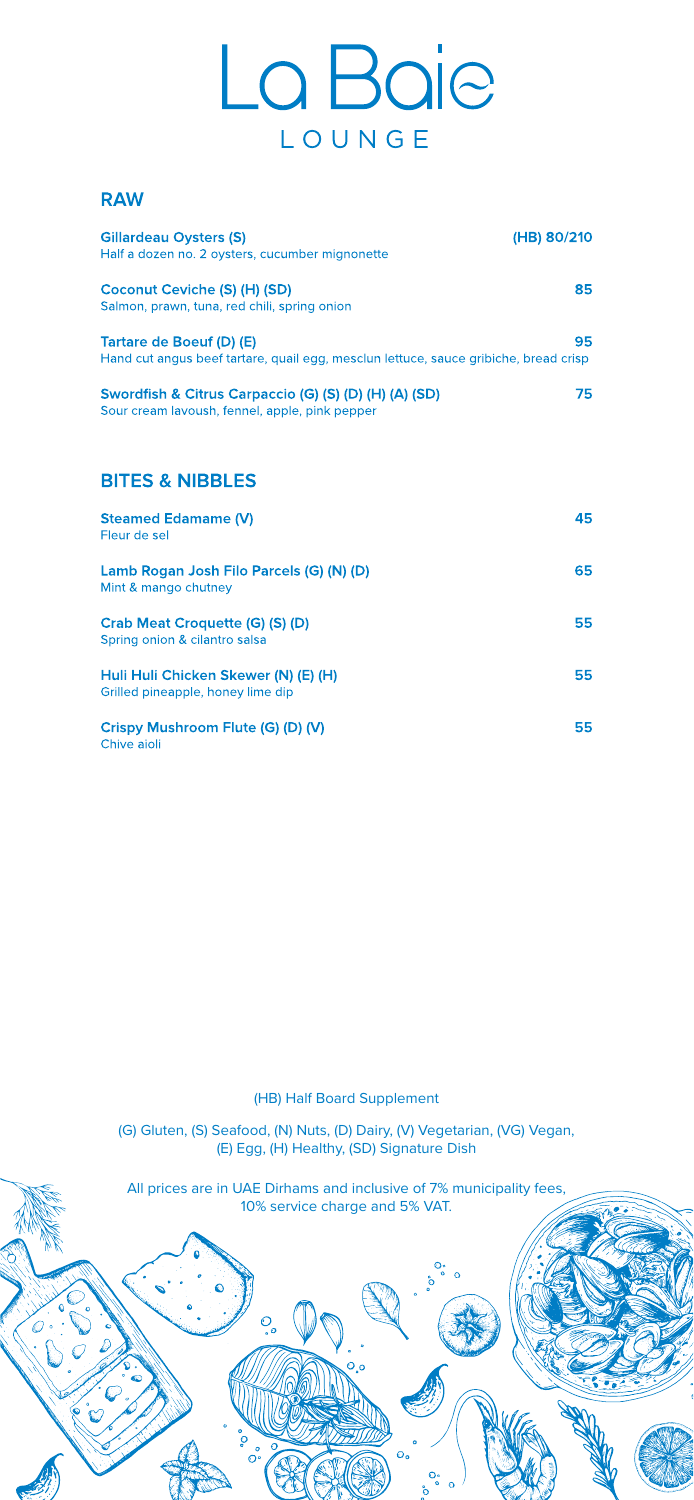·:-:...-

 $\mathbb{Z}^3$ 

# La Baje LOUNGE

## **APPETIZERS**

| <b>Cold Sea Food Platter (S) (E)</b><br>Atlantic lobster, U-10 shrimps, Australian mussels, scallop ceviche, salmon tartare,<br>white clams, marie rose, red wine shallots, cucumber mignonette, lemon, tabasco,<br>assorted breads | (HB) 120/550 |
|-------------------------------------------------------------------------------------------------------------------------------------------------------------------------------------------------------------------------------------|--------------|
| <b>Add 4 Gillardeau Oysters to your platter</b>                                                                                                                                                                                     | (HB) 60/125  |
| Panzanella Salad (G) (D)<br>Heirloom tomatoes, gazpacho dressing, stracciatella                                                                                                                                                     | 80           |
| Haricot Vert Salad (VG) (N) (H)<br>Red quinoa, toasted seeds, shallot vinaigrette                                                                                                                                                   | 75           |
| Caesar Salad (G) (V) (E)<br>Baby gem lettuce, soft poached egg, croutons, creamy Caesar dressing                                                                                                                                    | 85           |
| <b>Add Grilled chicken skewer</b><br><b>Add King prawn (S)</b>                                                                                                                                                                      | 95<br>105    |
| Cajun Spiced Octopus (S) (D) (E)<br>Edamame, pickled daikon, lime aioli                                                                                                                                                             | 95           |
| Green Asparagus Veloute (N) (D) (V)<br>Feta, mint, chia seeds                                                                                                                                                                       | 55           |
| <b>MAIN COURSE</b>                                                                                                                                                                                                                  |              |
| Saffron Risotto (S) (D) (SD)<br>Carabinero shrimp, calamari, mussels, clams                                                                                                                                                         | (HB) 60/155  |
| Pescado al Horno (S) (D) (SD)<br>Mediterranean sea bass, lemon, datterino tomatoes, confit potatoes                                                                                                                                 | (HB) 60/195  |
| Norwegian Salmon (S) (D) (H) (SD)                                                                                                                                                                                                   | 125          |

**0** • '  $\bullet$ 

> 0 **0**   $\overline{\mathbb{O}}^{\circ}$

 $\ddot{\mathbf{o}}$ 

 $O$ <br> $\bullet$ 

 $\circ$ 

Fennel & apple salad, courgette puree, avocado salsa

| Spinach Pasta Parcels (G) (N) (D) (H) (E) (V)<br>Petit poiré, yoghurt, cashews, pomegranate                      | 95          |
|------------------------------------------------------------------------------------------------------------------|-------------|
| La Baie Vegan Burger (VG) (G)<br>Plant based patty, vegan cheese, lettuce, tomato, almond aioli, eggplant relish | 85          |
| Lemon Glazed Baby Chicken (N) (H)<br>Stir fried bok choy, oyster glaze, toasted sesame                           | 135         |
| <b>Slow Braised Beef Brisket (G) (D)</b><br>Parsnip hummus, crispy rice, braised jus                             | 150         |
| <b>Grilled Australian Lamb Chops (N)</b><br>Mint & mustard seed chimichurri                                      | 60/175      |
| Angus Beef Fillet (G) (D)<br>Pink peppercorn jus                                                                 | (HB) 60/185 |
| <b>Angus Rib Eye</b><br>Salsa verde dressing                                                                     | (HB) 60/185 |

**0** 

**Oo <sup>0</sup>**° **<sup>0</sup>**<sup>0</sup>

**0** 

~

 $\mathcal{O}$  of  $\mathcal{O}$ 

**Oo <sup>0</sup>**° **<sup>0</sup>**<sup>0</sup>

 $O<sub>o</sub>$ 

(HB) Half Board Supplement

(G) Gluten, (S) Seafood, (N) Nuts, (D) Dairy, (V) Vegetarian, (VG) Vegan, (E) Egg, (H) Healthy, (SD) Signature Dish

All prices are in UAE Dirhams and inclusive of 7% municipality fees, 10% service charge and 5% VAT.

 $O_o$